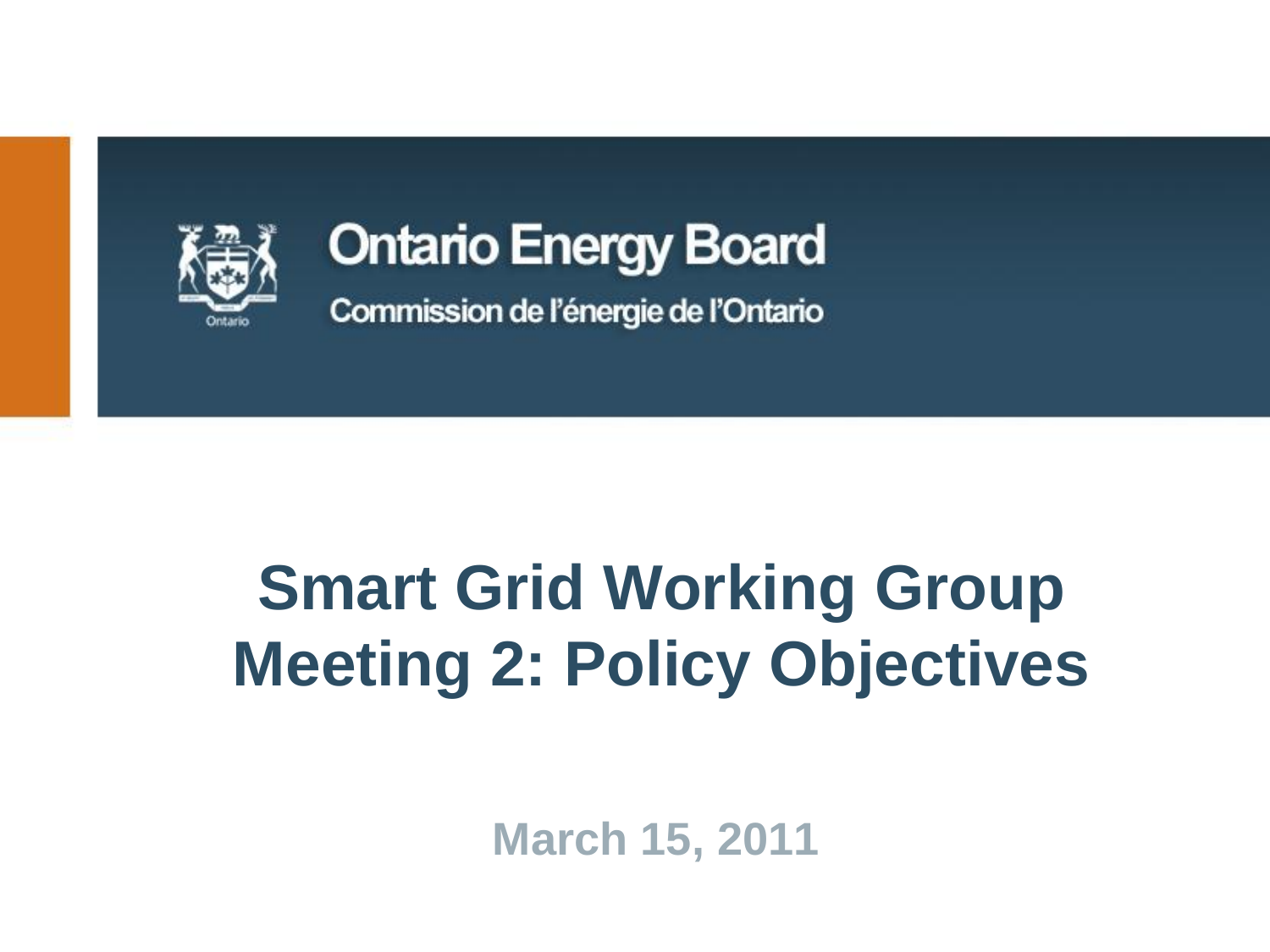

H

| $9:30 - 9:40$   | Welcome, Review of Agenda and Introduction of<br><b>Technical Consultant</b> | <b>Board Staff</b>  |
|-----------------|------------------------------------------------------------------------------|---------------------|
| $9:40 - 9:50$   | <b>Previous Meeting Summary</b>                                              | <b>Board Staff</b>  |
| $9:50 - 10:00$  | <b>Overview of Policy Objectives</b>                                         | <b>Board staff</b>  |
| $10:00 - 10:45$ | Discussion of Objectives i) and ii)                                          | <b>All/Deloitte</b> |
| $10:45 - 11:00$ | <b>BREAK</b>                                                                 |                     |
| $11:00 - 12:15$ | Discussion of Objectives iii) and iv)                                        | <b>All/Deloitte</b> |
| $12:15 - 1:00$  | <b>LUNCH</b>                                                                 |                     |
| $1:00 - 2:30$   | Discussion of Objectives v) - vii)                                           | <b>All/Deloitte</b> |
| $2:30 - 2:45$   | <b>BREAK</b>                                                                 |                     |
| $2:45 - 4:30$   | Discussion of Objectives viii) - x)                                          | <b>All/Deloitte</b> |
| $4:30 - 4:45$   | Review of day and overview of next meeting                                   | <b>Board staff</b>  |

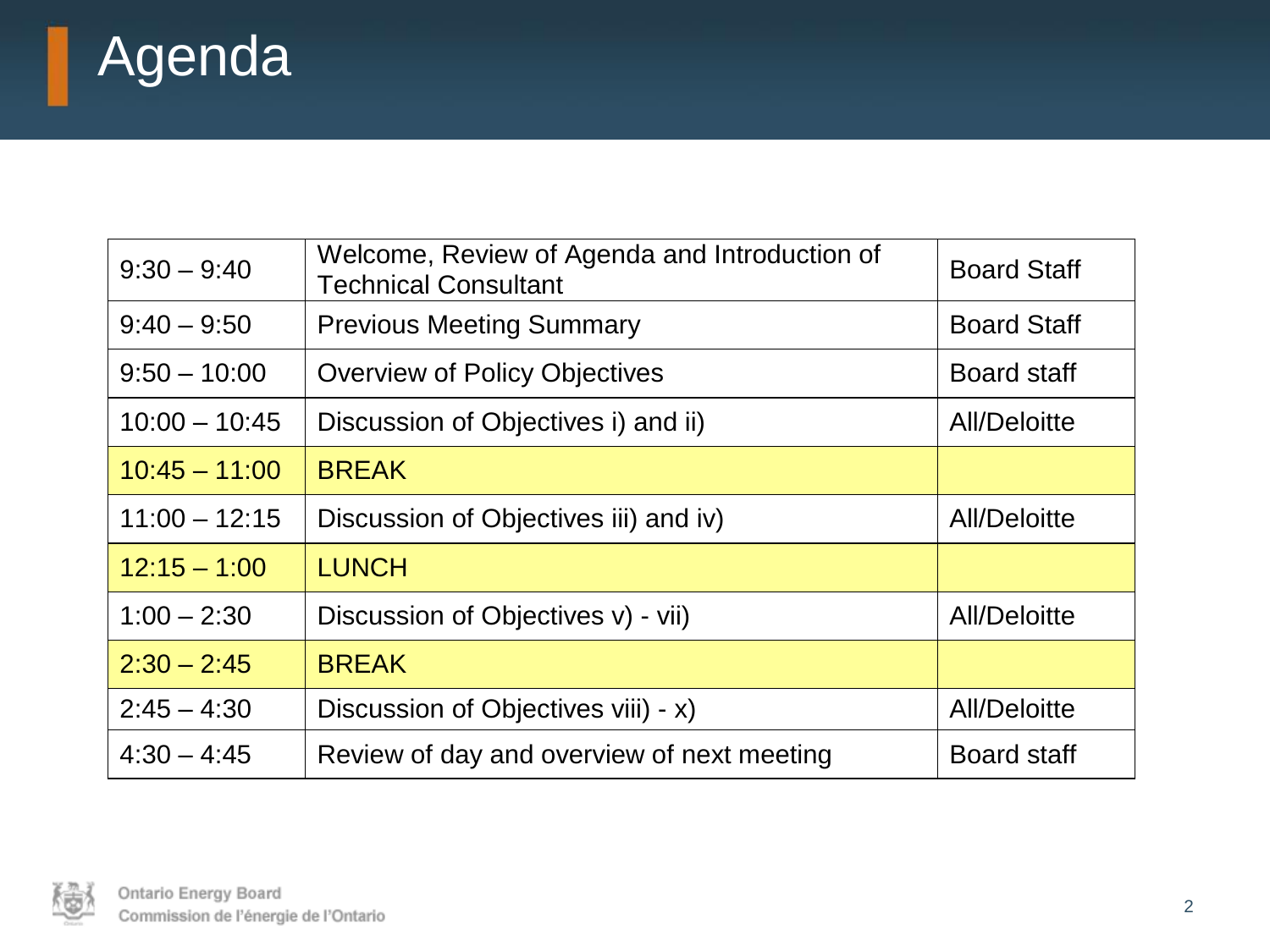### What We Heard

| <b>Question</b>                                                    | <b>Summary Answer</b>                                                                             | <b>Application to Today</b>                                                 |
|--------------------------------------------------------------------|---------------------------------------------------------------------------------------------------|-----------------------------------------------------------------------------|
| 1. What is appropriate<br>quidance?                                | More specifics on the Minister's<br>objectives                                                    | Today's focus on policy objectives                                          |
| 2. What isn't smart grid?                                          | Should emerge from objectives; need<br>concrete tests                                             | Try to make objectives as operational<br>as possible                        |
| 3. How to address privacy and<br>security?                         | Privacy by Design a benchmark; plus<br>audit and certification                                    | Explore co-ordinated approach to<br>audit & certification                   |
| 4. How can customer control<br>best aid objectives?                | Access to data and customer<br>communications are key                                             | Focus on tradeoffs between customer<br>value and security                   |
| 5. What investments best<br>preserve future flexibility?           | Focus on getting processes right                                                                  | Co-ordination may be of value                                               |
| 6. What level of detail for<br>business cases?                     | Needs to be developed through<br>review of specific objectives                                    | Try to identify suitable level of detail<br>for operationalizing objectives |
| 7. What is a good classification<br>of benefits?                   | Staff proposal needs more work, e.g.<br>capture of societal benefits                              | Identify concrete benefits for<br>operationalized objectives                |
| 8. What is the demarcation point<br>for behind-the meter services? | Different views as to "hard" and "soft"<br>lines; may be different for data versus<br>electricity | Further discussion in context of<br>objectives                              |
| 9. What roles for OEB and<br>industry re: standards?               | Focus on the "what" not the "how"                                                                 | Look for "what" not "how" in relation to<br>objectives.                     |

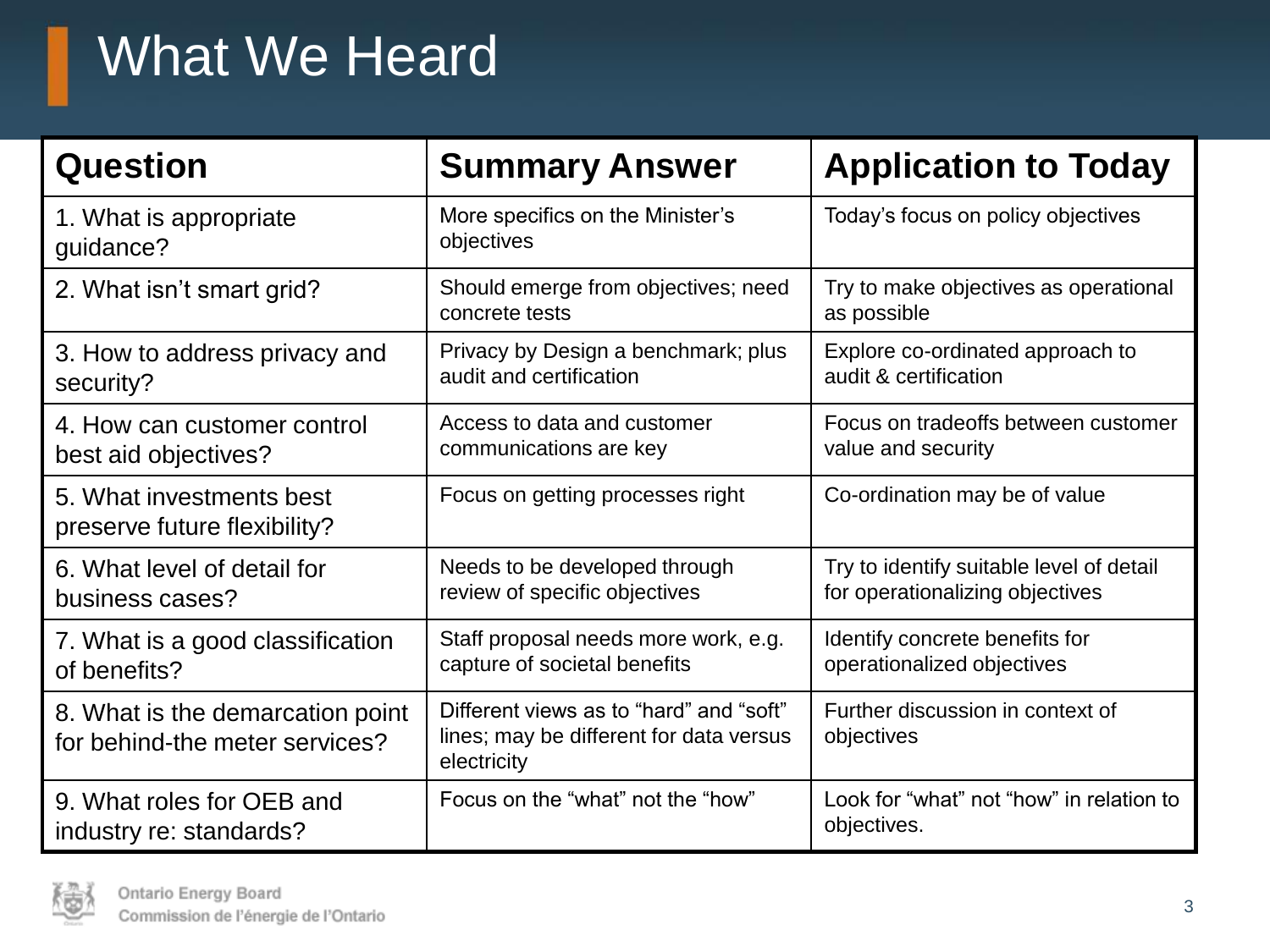### Policy Objectives Overview

- Apply to the all of the substantive objectives
- Board staff seeking **technical** assistance in understanding these objectives
- What technological issues are raised by the objectives?
- How may the objectives be given **operational** meaning?

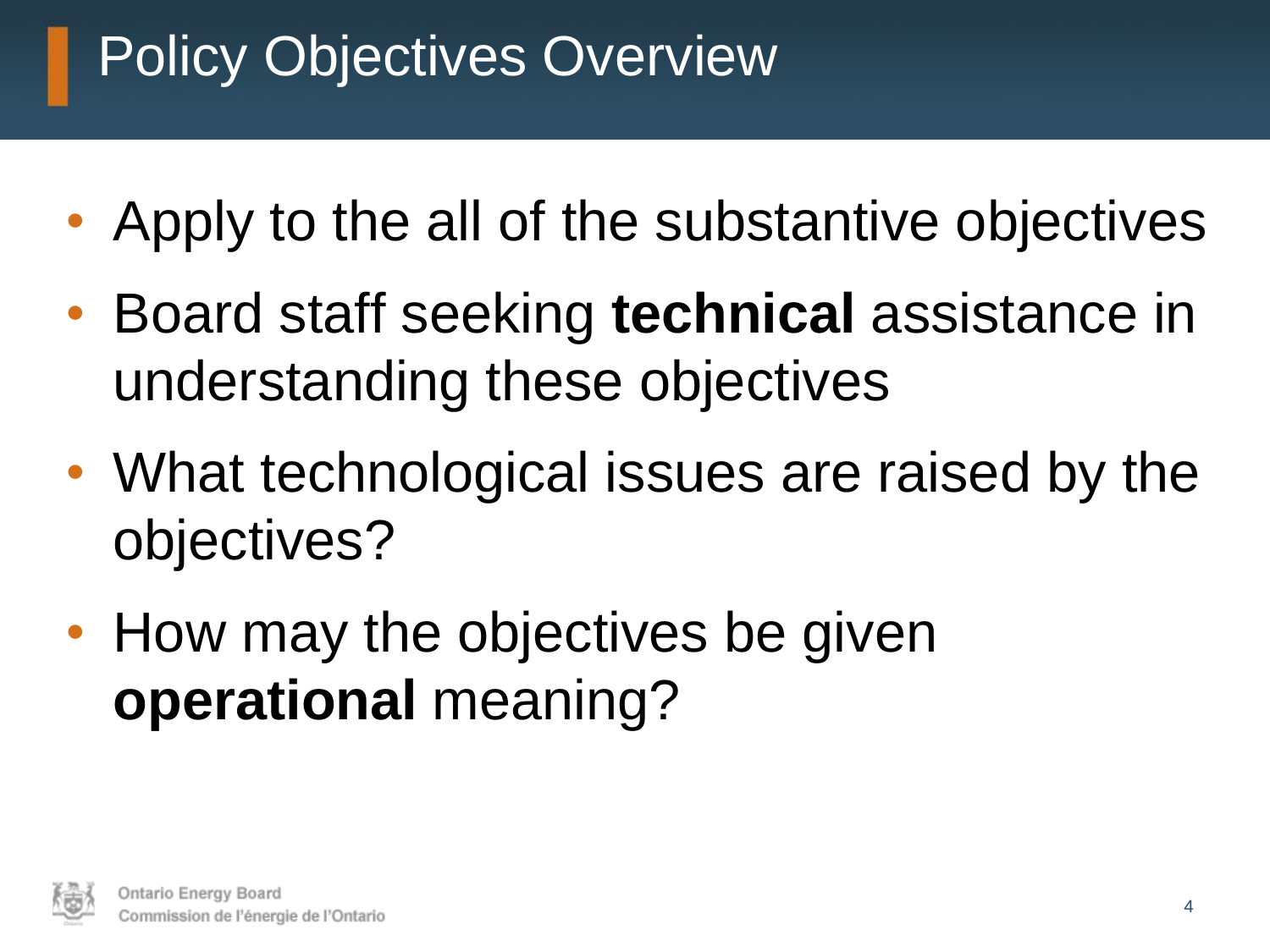## Objectives i) and ii)

- Efficiency
	- Improve efficiency of grid operation, taking into account the cost effectiveness of the electricity system
- Customer Value
	- The smart grid should provide benefits to electricity customers

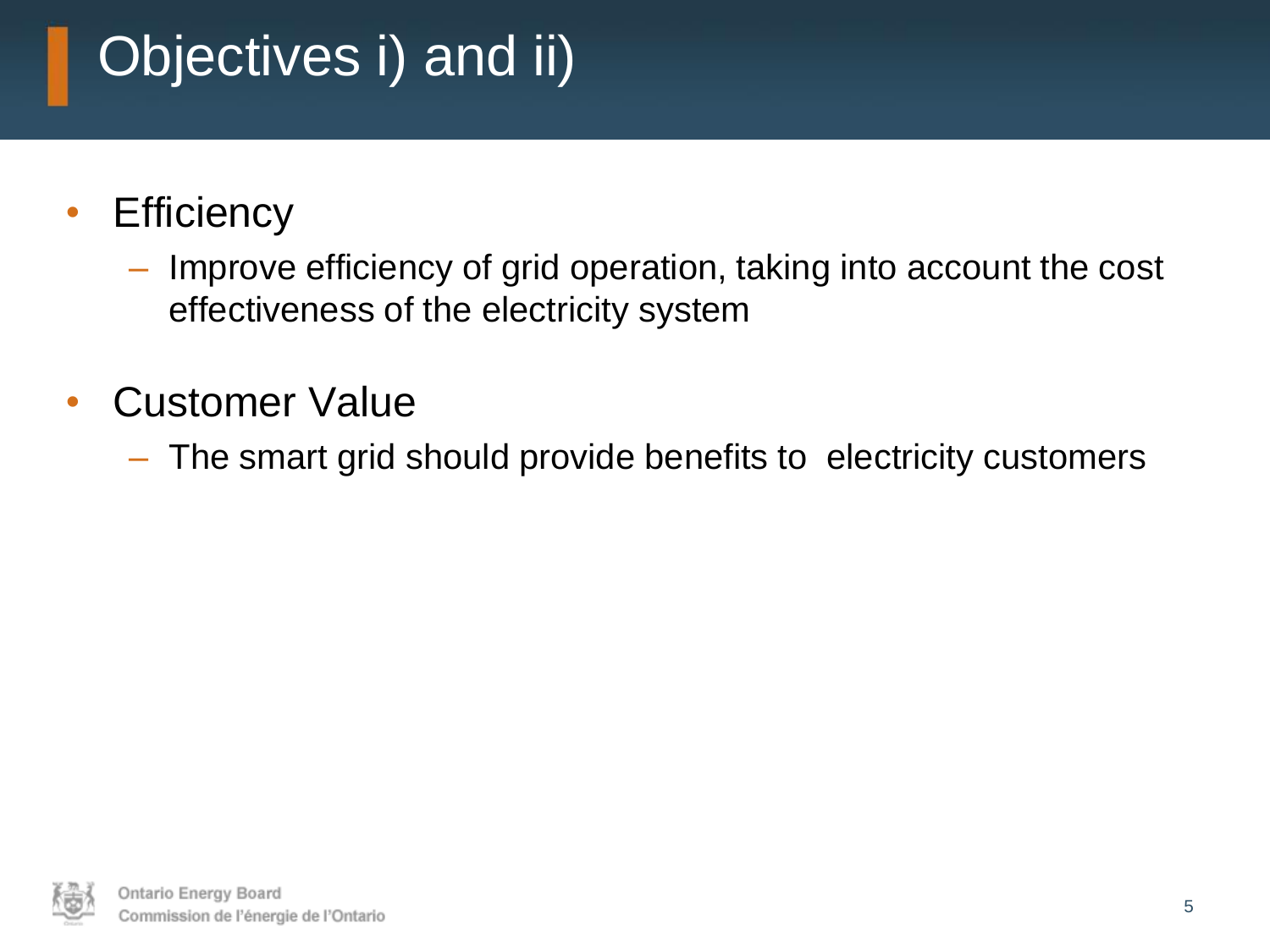## Objectives iii) and iv)

#### Co-ordination

- The smart grid implementation efforts should be co-ordinated by, among other means, establishing regionally co-ordinated Smart Grid Plans ("Regional Smart Grid Plans"), including co-ordinating smart grid activities amongst appropriate groupings of distributors, requiring distributors to share information and the results of pilot projects, and engaging in common procurements to achieve economies of scale and scope
- **Interoperability** 
	- Adopt recognized industry standards that support the exchange of meaningful and actionable information between and among smart grid systems and enable common protocols for operation. Where no standards exist, support the development of new recognized standards through co-ordinated means

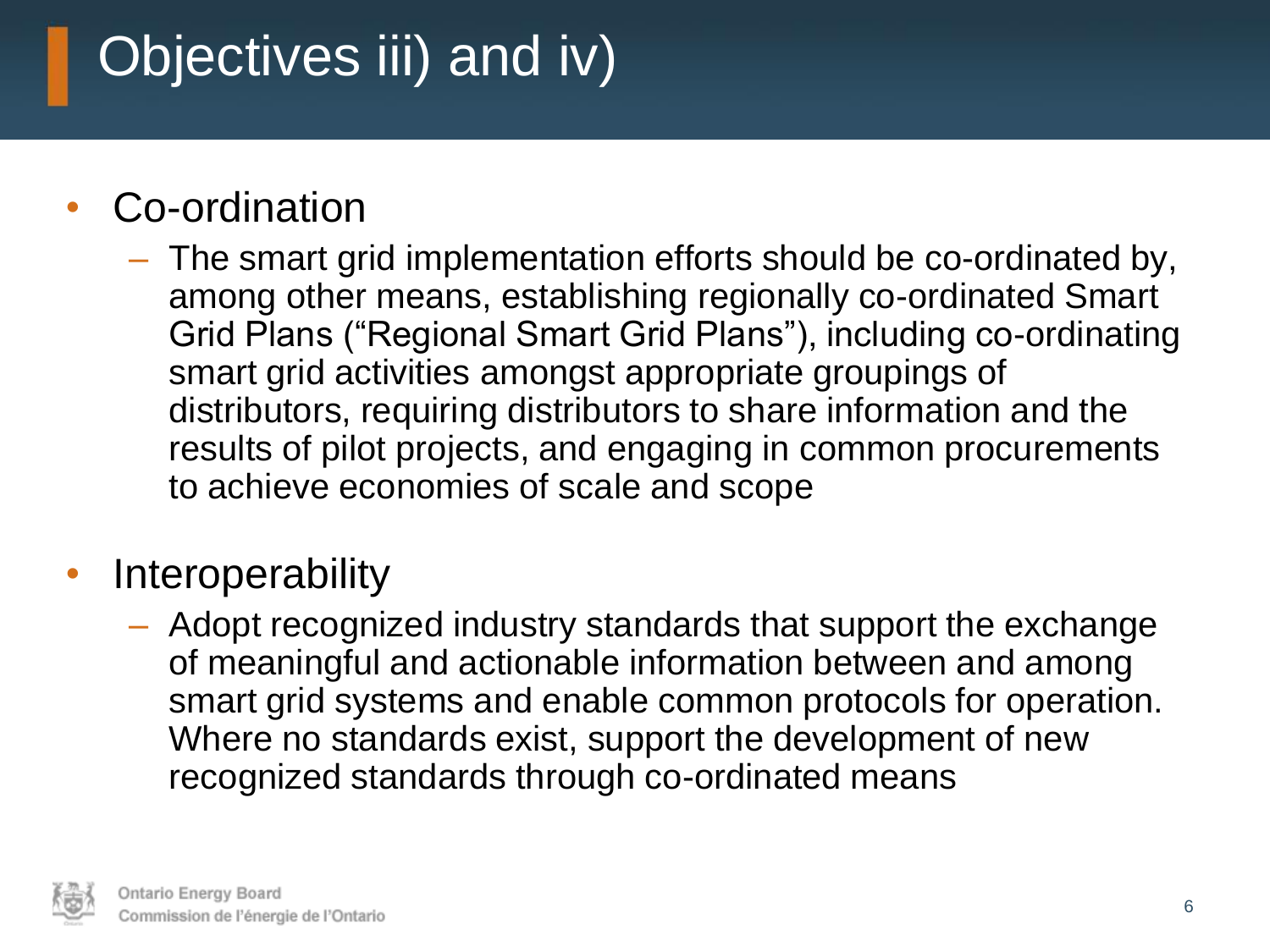### Objectives v) – vii)

- **Security** 
	- Cyber-security and physical security should be provided to protect data, access points, and the overall electricity grid from unauthorized access and, malicious attacks
- **Privacy** 
	- Respect and protect the privacy of customers. Integrate privacy requirements into smart grid planning and design from an early stage, including the completion of privacy impact assessments
- **Safety** 
	- Maintain, and in no way compromise, health and safety protections and improve physical safety wherever practical

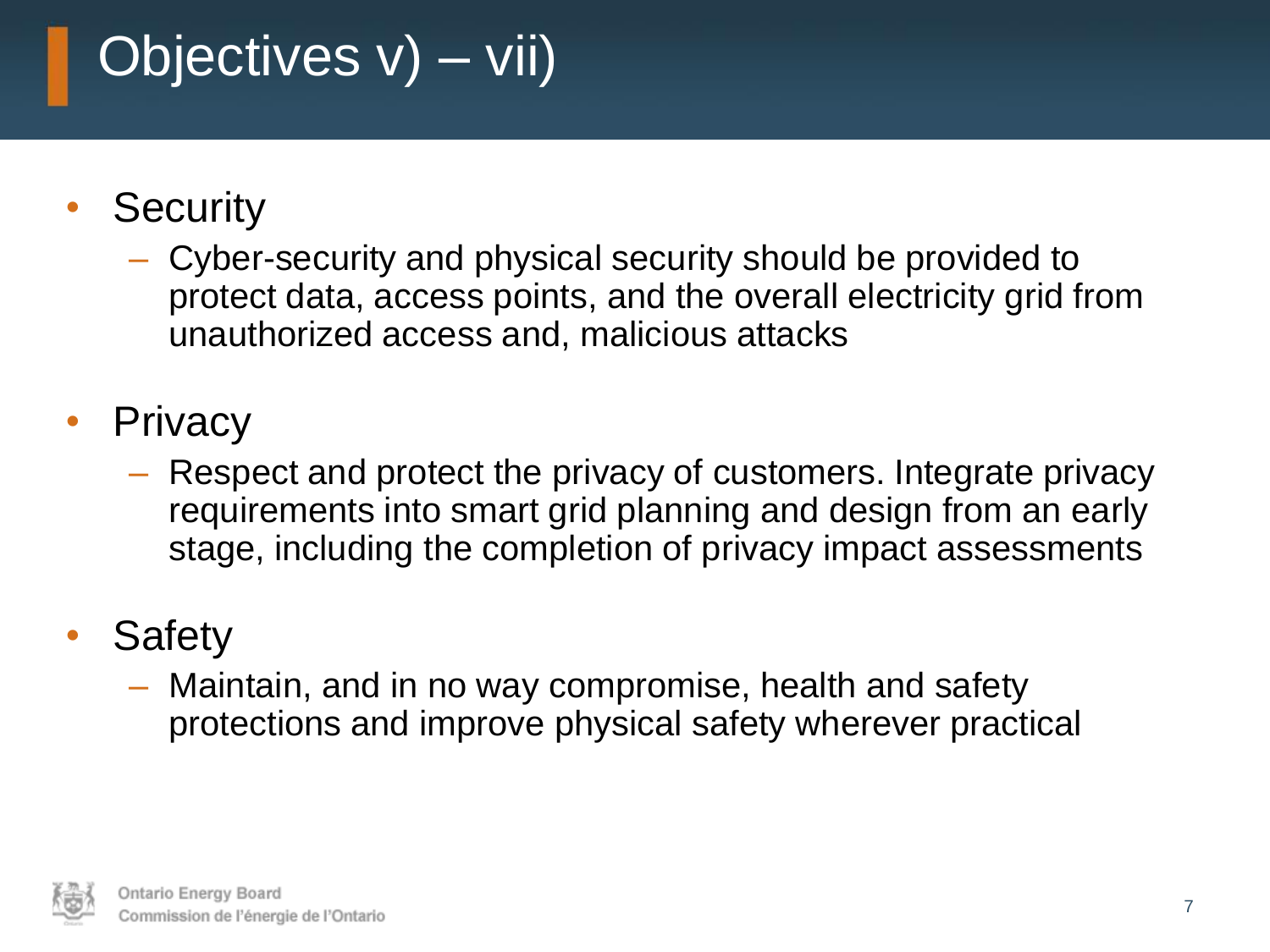# Objectives viii)  $- x$ )

#### • Economic Development

- Encourage economic growth and job creation within the province of Ontario. Actively encourage the development and adoption of smart grid products, services, and innovative solutions from Ontario-based sources
- Environmental Benefits
	- Promote the integration of clean technologies, conservation, and more efficient use of existing technologies
- **Reliability** 
	- Maintain reliability of the electricity grid and improve it wherever practical, including reducing the impact, frequency and duration of outages
- Other such factors as are relevant in the circumstances